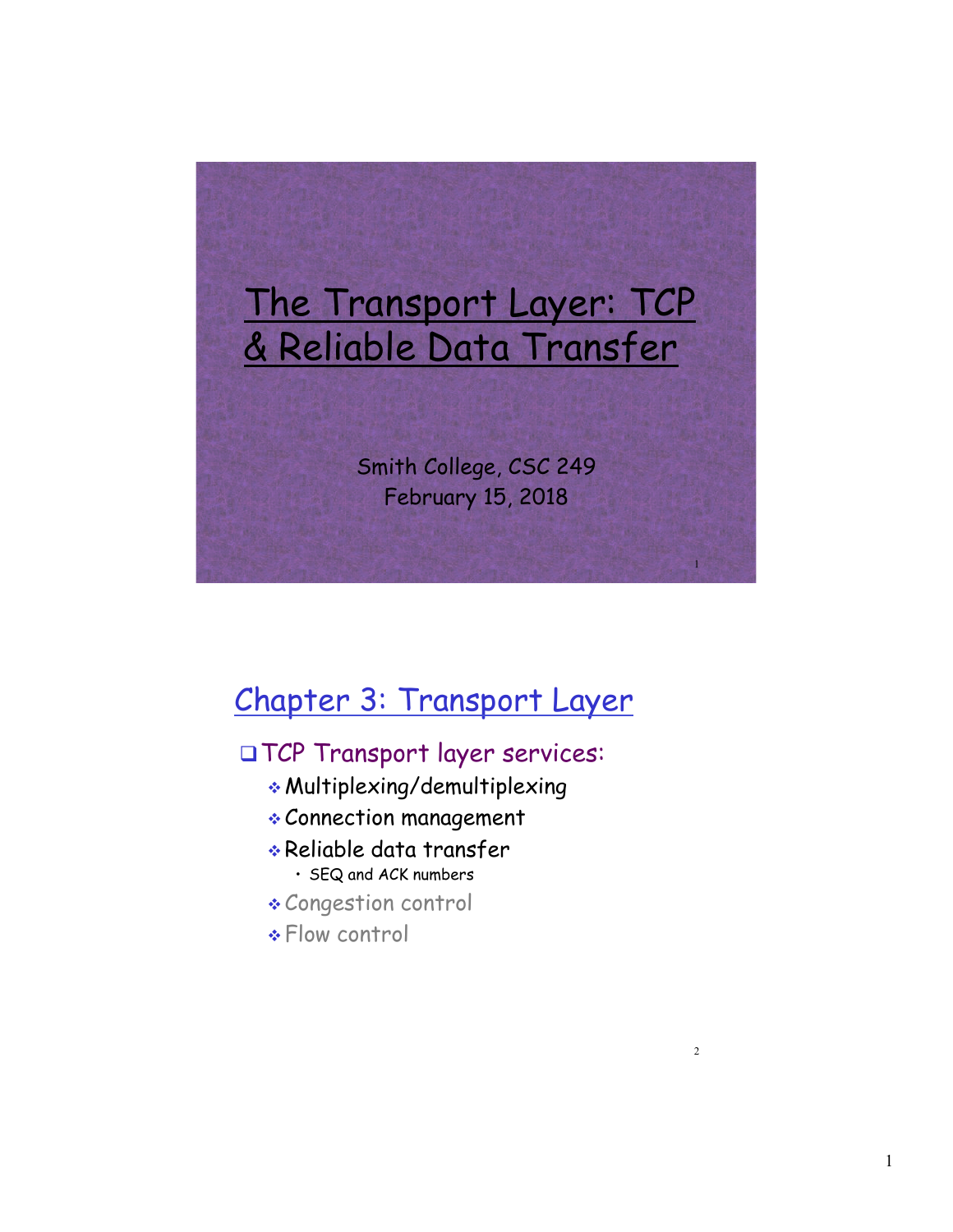## **TCP Connection Management: Set up**

Recall: TCP senders and receivers establish a "connection" before exchanging data segments

#### Three way handshake:

Step 1: client host sends TCP SYN segment to server

- v "SYN" for "synchronize" (set SYN bit to 1)
- $\triangleleft$  Specifies (random) initial sequence #
- v No data is sent

Step 2: server host receives SYN, replies with SYNACK segment

- v Set both SYN and ACK bits to 1
- v Server allocates buffers and variables
- $\triangleleft$  Specifies its own, server initial sequence #

Step 3: client receives SYNACK, replies with ACK segment

- $\cdot$  Client allocates buffers and variables
- $\cdot$  This packet may contain data

### TCP segment structure

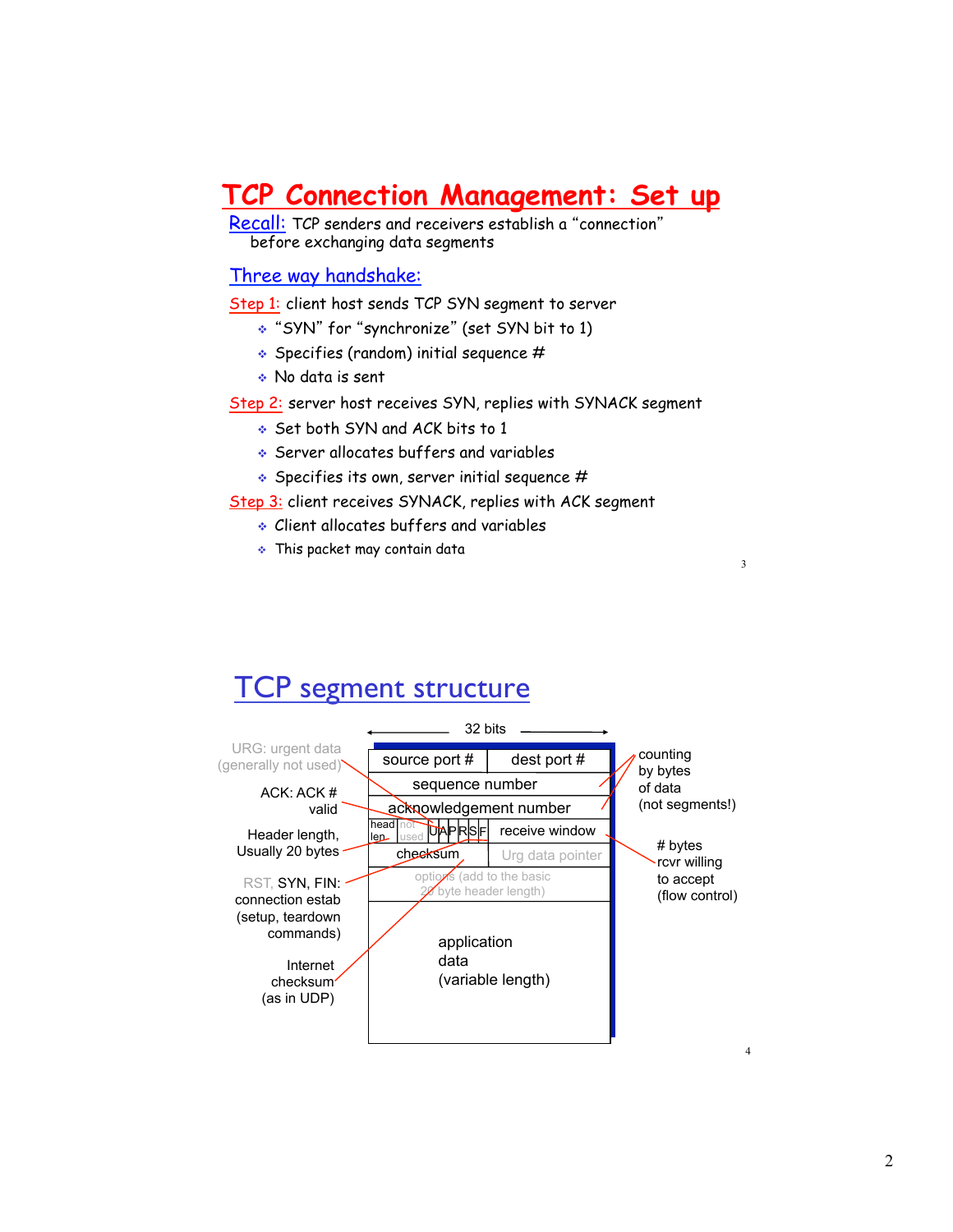## TCP Connection Management: Set up

#### Set Up:



### TCP Connection Management: Close



5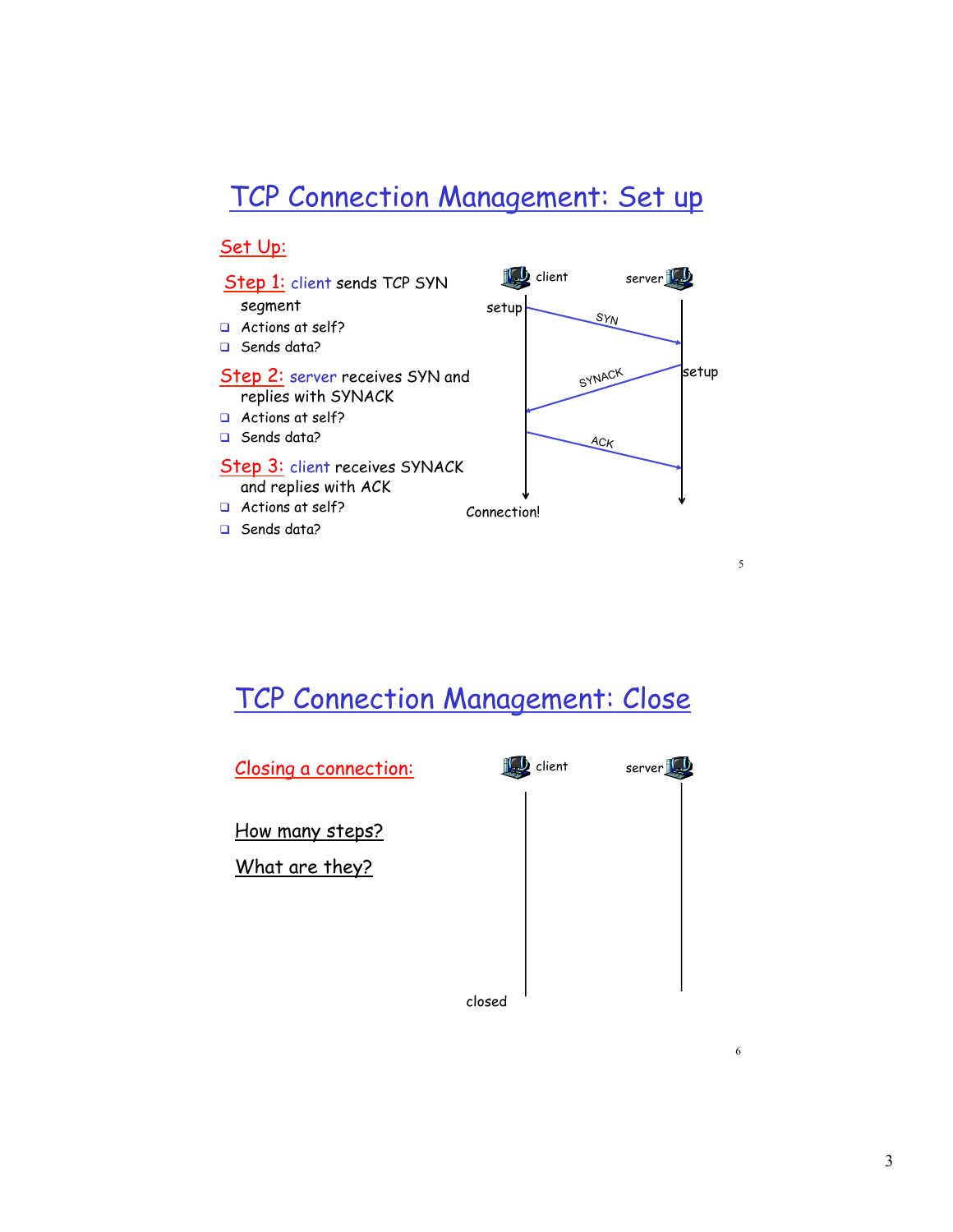### TCP Connection Management: Close



#### TCP Connection Management (cont.)



4

7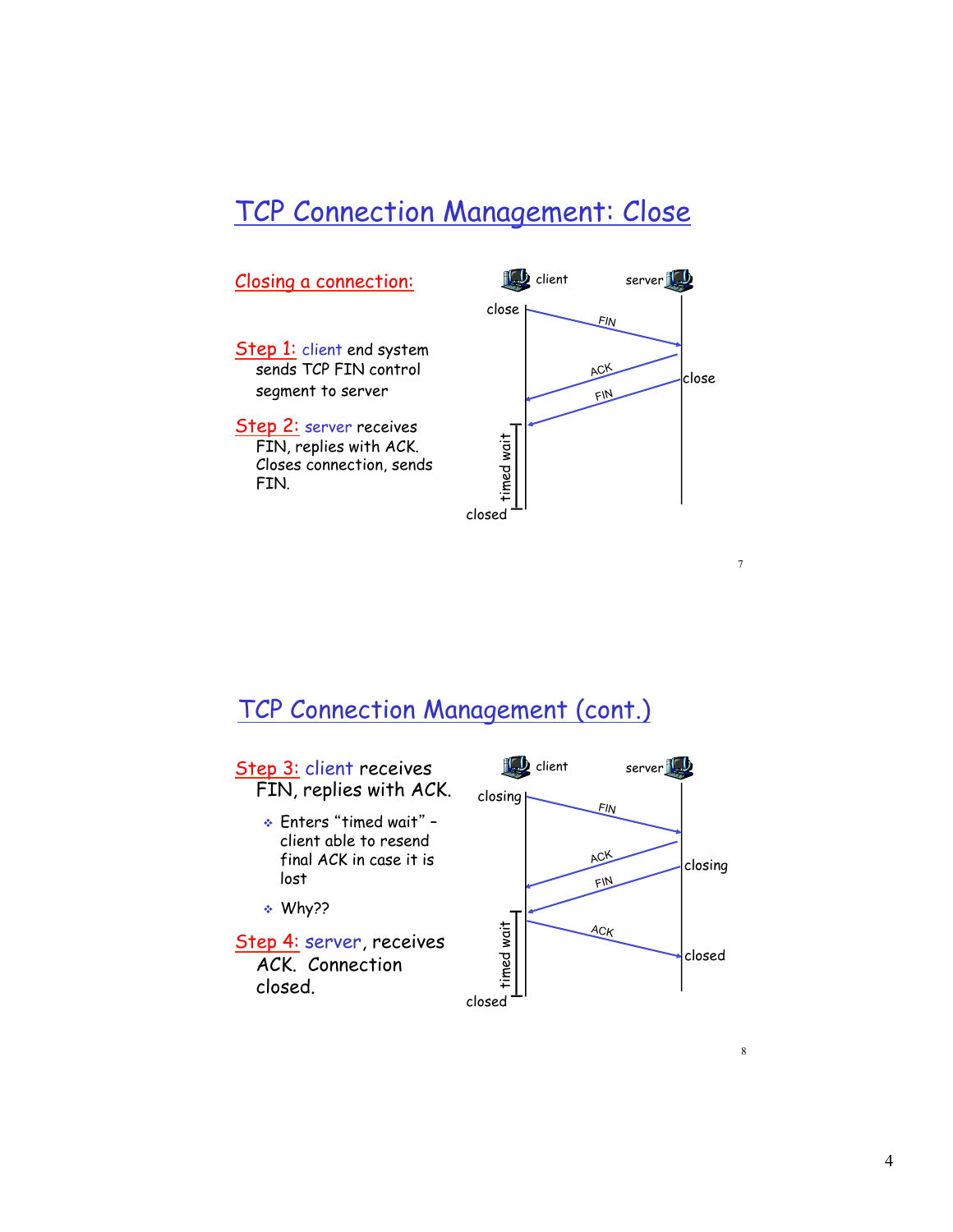# TCP possible sender events:

#### (1) Data received from application:

- 1. Create a segment and assign a SEQ number
	- $\cdot$  SEQ # is byte-stream number of first data byte in segment

9

- 2. Start timer if it is not already running
	- $\cdot$  Timer is for the oldest un-acked segment
	- \* Expiration interval: TimeOutInterval

## TCP: SEQ and ACK numbers

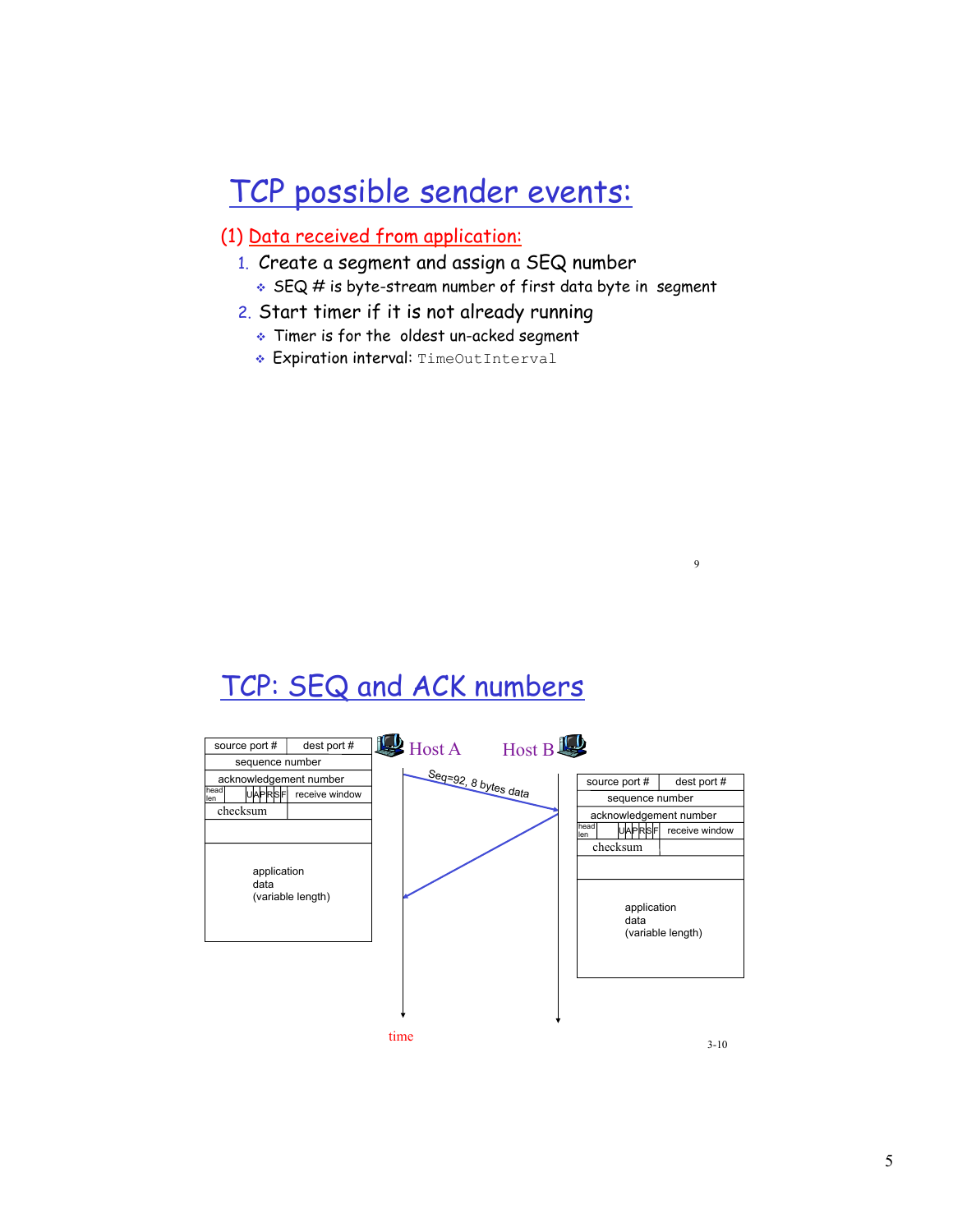# TCP: Cumulative ACK



3-11

# TCP: retransmission from timeout



3-12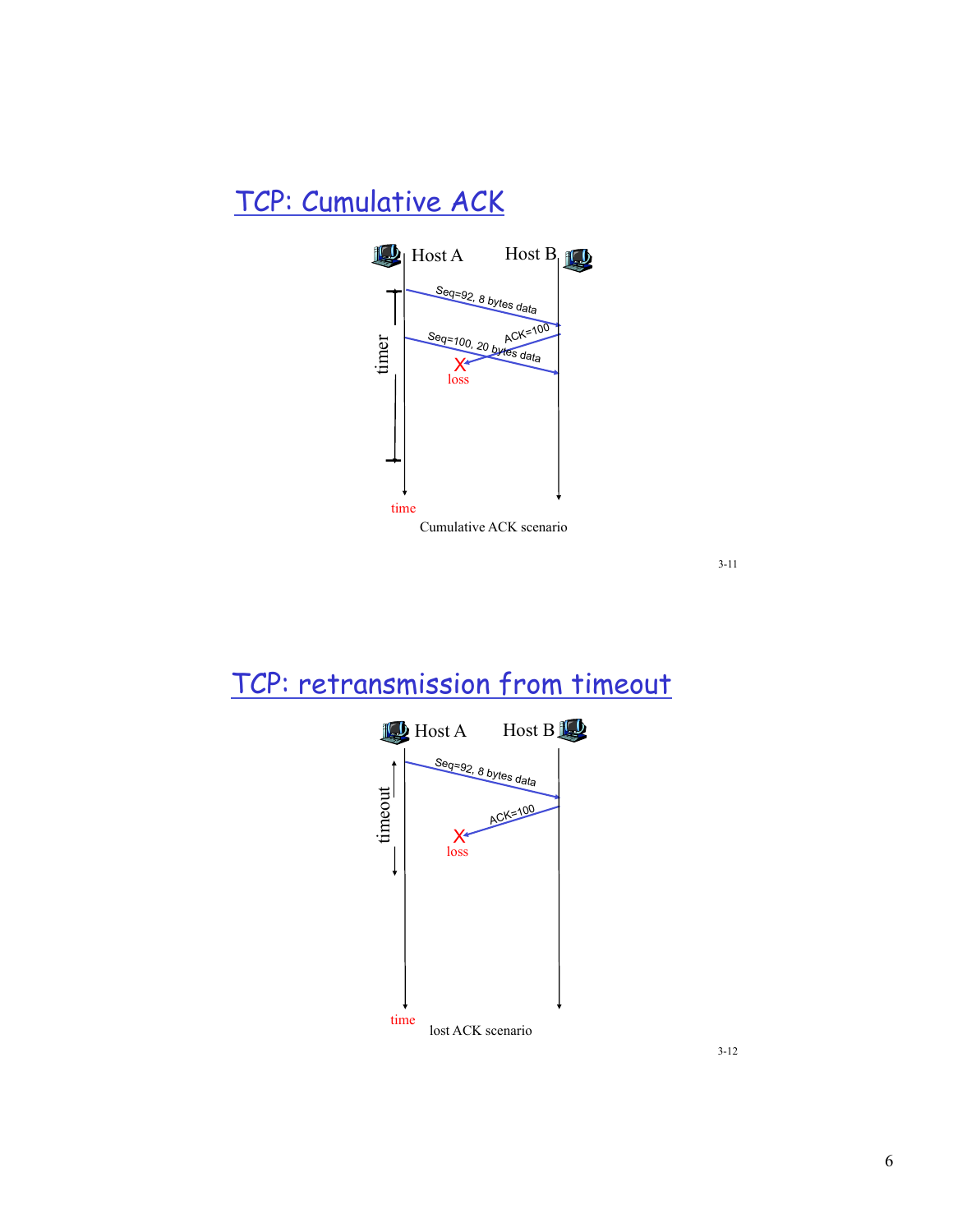# TCP possible sender events:

#### (1) Data received from application:

- 1. Create a segment and assign a SEQ number
	- $\cdot$  SEQ # is byte-stream number of first data byte in segment
- 2. Start timer if it is not already running
	- Timer is for the oldest un-acked segment
	- \* Expiration interval: TimeOutInterval

#### (2) Timeout (ACK not received):

- 1. Retransmit segment that caused the timeout
- 2. Restart the timer
- (3) ACK received for previously unacked segments
	- 1. Update what is known to be acked
	- 2. Start timer if there are outstanding segments

13

## Students' as Transport Layer…

- $\Box$  Working in pairs, send Haiku to each other  $\cdot$  Let each letter and space represent one byte
- $\Box$  Using blank TCP segments
	- v Define and use ACK and SEQ numbers for sending the segments
- $\Box$  Once we see the time involved for our person-transport-layer, define an amount of time for a timer, and have some timeout events
- $\Box$  Communicate with your sending/receiving pairs to be able to dramatize TCP  $successfully$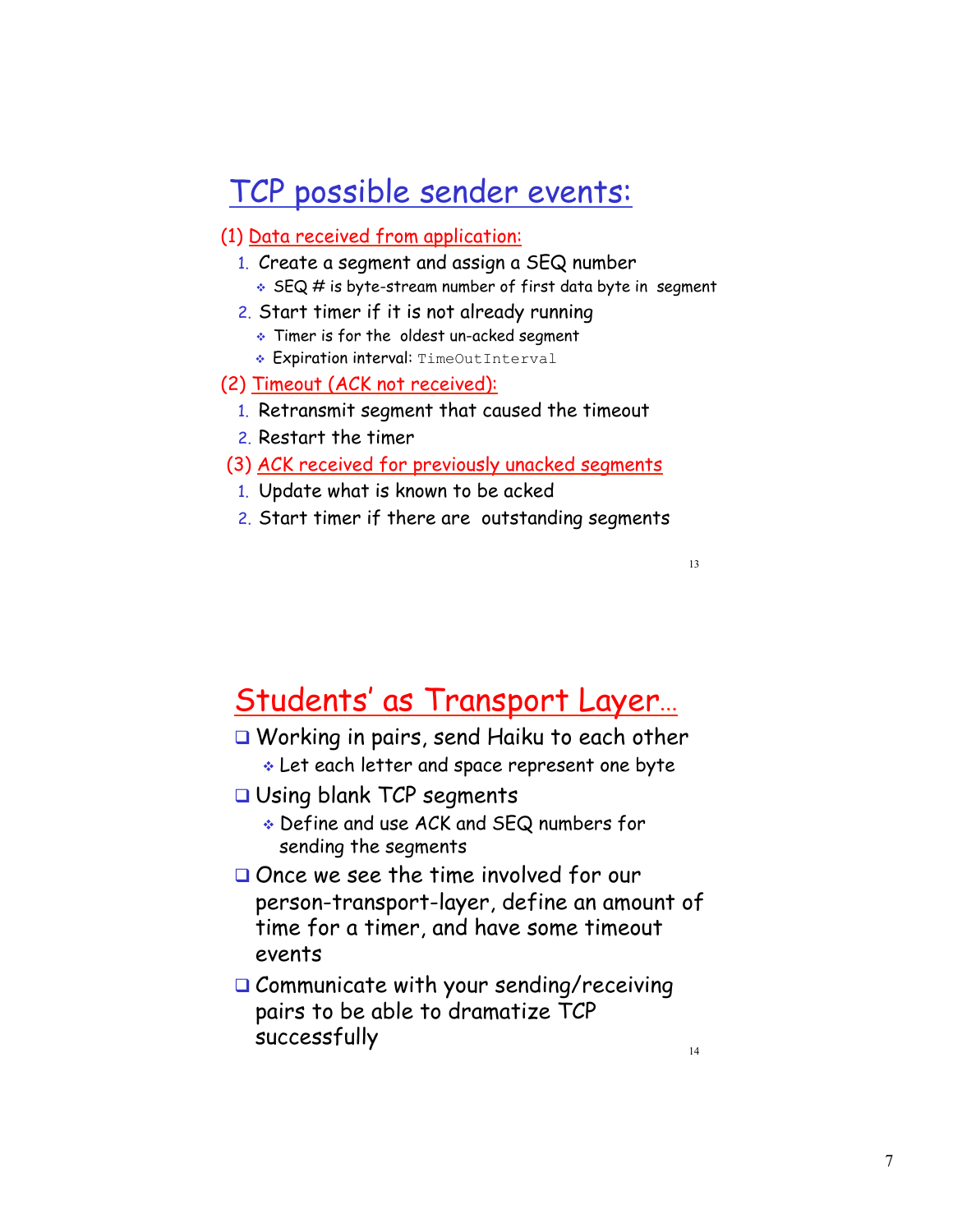

### TCP: retransmission scenarios



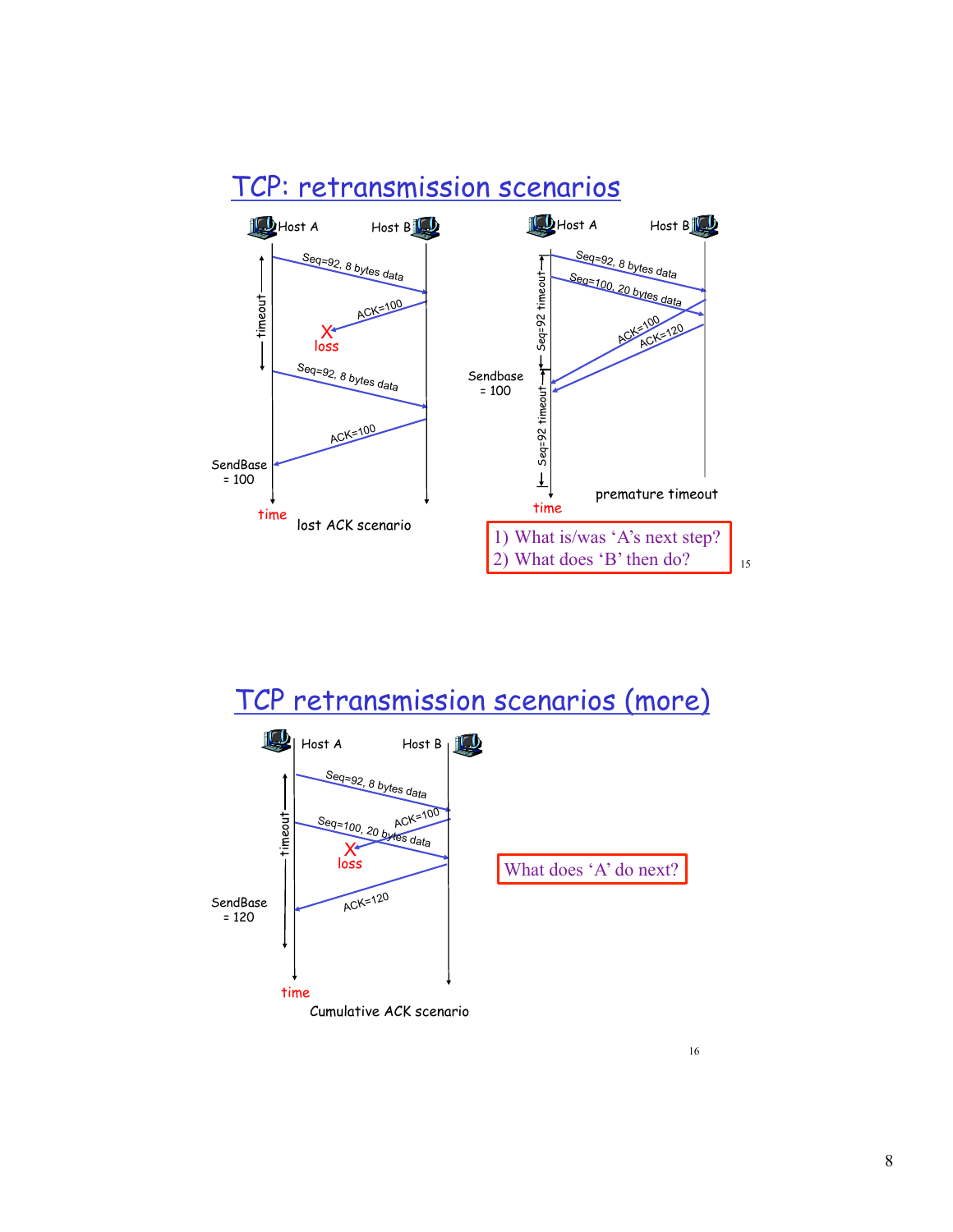

# Discussion Question 1

- □ Suppose Host A sends two TCP segments back to back to Host B over a TCP connection.
	- $\bullet$  What might be the first sequence number?
	- $\cdot$  If 20 bytes are sent, what is the second sequence number?
	- $\bullet$  Suppose that the first segment is lost but the second segment arrives at B. In the acknowledgment that Host B sends to Host A, what will be the acknowledgment number?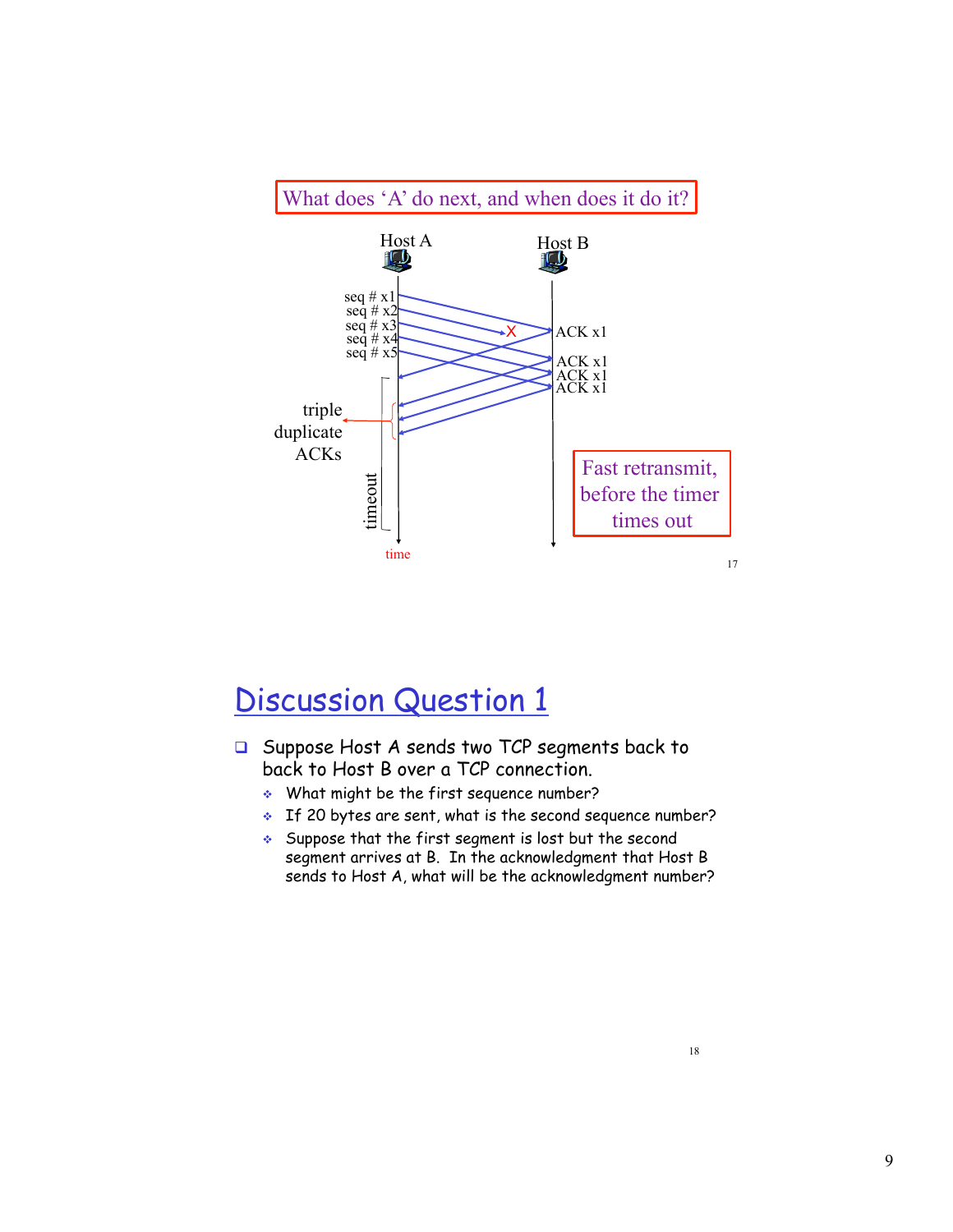# Discussion Question 2

 $\Box$  Consider a reliable protocol that uses only NAKs (no unnecessary ACKs, since most often, things work well!) Suppose the sender sends data infrequently. Would a NAK-only protocol be preferable to a protocol that uses ACKs? Why?

# Discussion Question 3

 $\Box$  Now suppose the sender has a lot of data to send and the end-to-end connection experiences few losses. In this second case, would a NAK-only protocol be preferable to a protocol that uses ACKs? Why?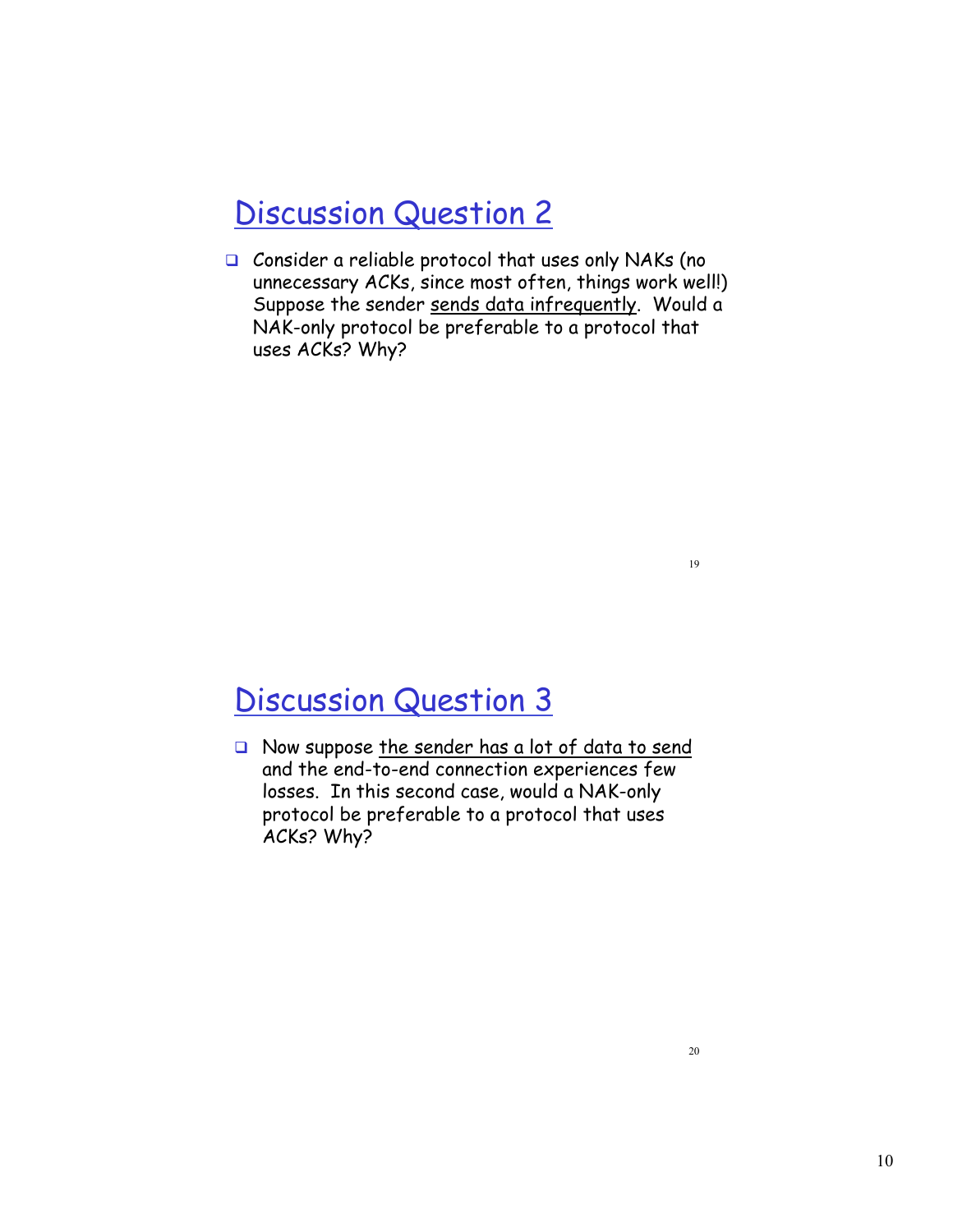# Discussion Question 4: Why Wait for 3 Duplicate ACKs before retransmission?

 $\Box$  Why did the TCP designers choose to have TCP wait until it has received **three** duplicate ACKs before performing a fast retransmit, rather than performing a fast retransmit after the first duplicate ACK for a segment is received?

## Discussion Question 4: Why Wait for 3 Duplicate ACKs?

- $\Box$  Suppose packets n, n+1, and n+2 are sent, and that packet n is received and ACKed.
- $\Box$  2-duplicate ACK policy: If packets n+1 and n+2 are reordered along the end-to-end-path then the receipt of packet n+2 will generate a duplicate ACK for n and would trigger a retransmission.
- $\Box$  3 duplicate ACK scheme: Trades-off waiting for more packets (rather than just 1) to avoid retransmitting prematurely in the face of packet reordering.
	- $\bullet$  This policy could slow things down of course if packet n+1 is lost rather than reordered.